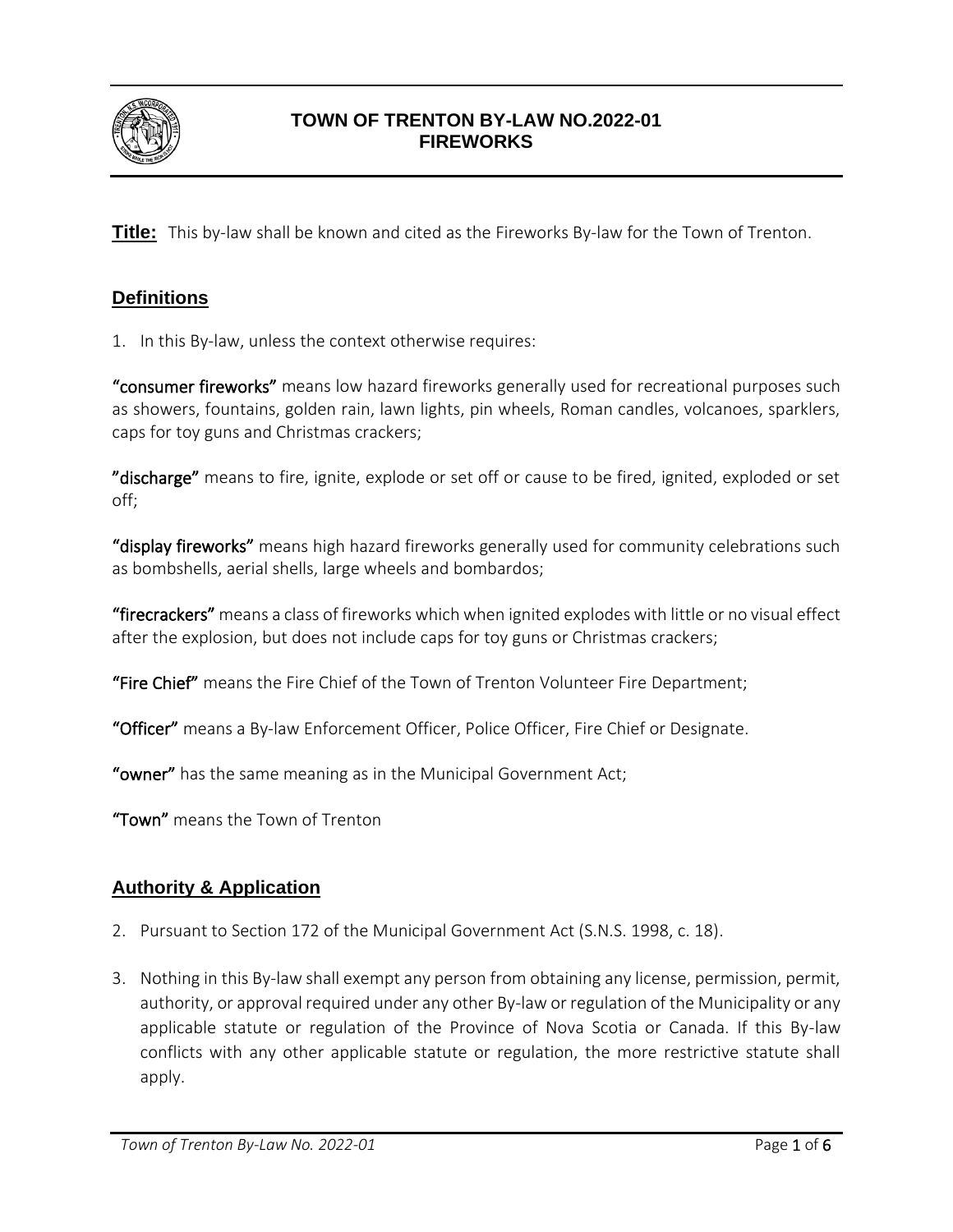### **Purpose**

4. This By-law is intended to regulate the discharge of fireworks within the Town to ensure the well-being of the public and to protect the peace and tranquility of a residential area.

#### **Firecrackers**

5. No person shall discharge any firecrackers within the Town.

#### **Consumer Fireworks**

- 6. No person shall discharge consumer fireworks within the Town except on the following days:
	- a) New Year's Eve December 31
	- b) Canada Day July 01
	- c) Trenton FunFest During the Town's festival weekend, consumer fireworks are permitted to be discharged on Friday and Saturday evenings only.
	- d) Halloween October 31
	- 6.1 Consumer fireworks must be discharged and concluded prior to 11:00PM on permitted days only with the exception of Section 6(a), consumer fireworks must be discharged and concluded prior to 12:30am on New Year's Day (January 01).
	- 6.2 Consumer Fireworks displays must last no longer than five (5) minutes in length.
	- 6.3 A person eighteen (18) years of age or older may hold a display of consumer fireworks on any land belonging to him or her or on any other privately owned land where the owner thereof has given permission for such display or discharge of fireworks.
	- 6.4 No person shall discharge any consumer fireworks in such a manner as might create danger or constitute a nuisance to any person or property, or to do or cause or allow any unsafe act or omission at the time and place for the discharging of any fireworks.
	- 6.5 No person shall discharge any consumer fireworks in or into any building, doorway, or automobile.
	- 6.6 No person shall discharge any consumer fireworks in or on or into any highway, street, lane, square or other public place.
	- 6.7 No person under the age of eighteen (18) years shall discharge any consumer fireworks except under the direct supervision and control of a person eighteen (18) years of age or over.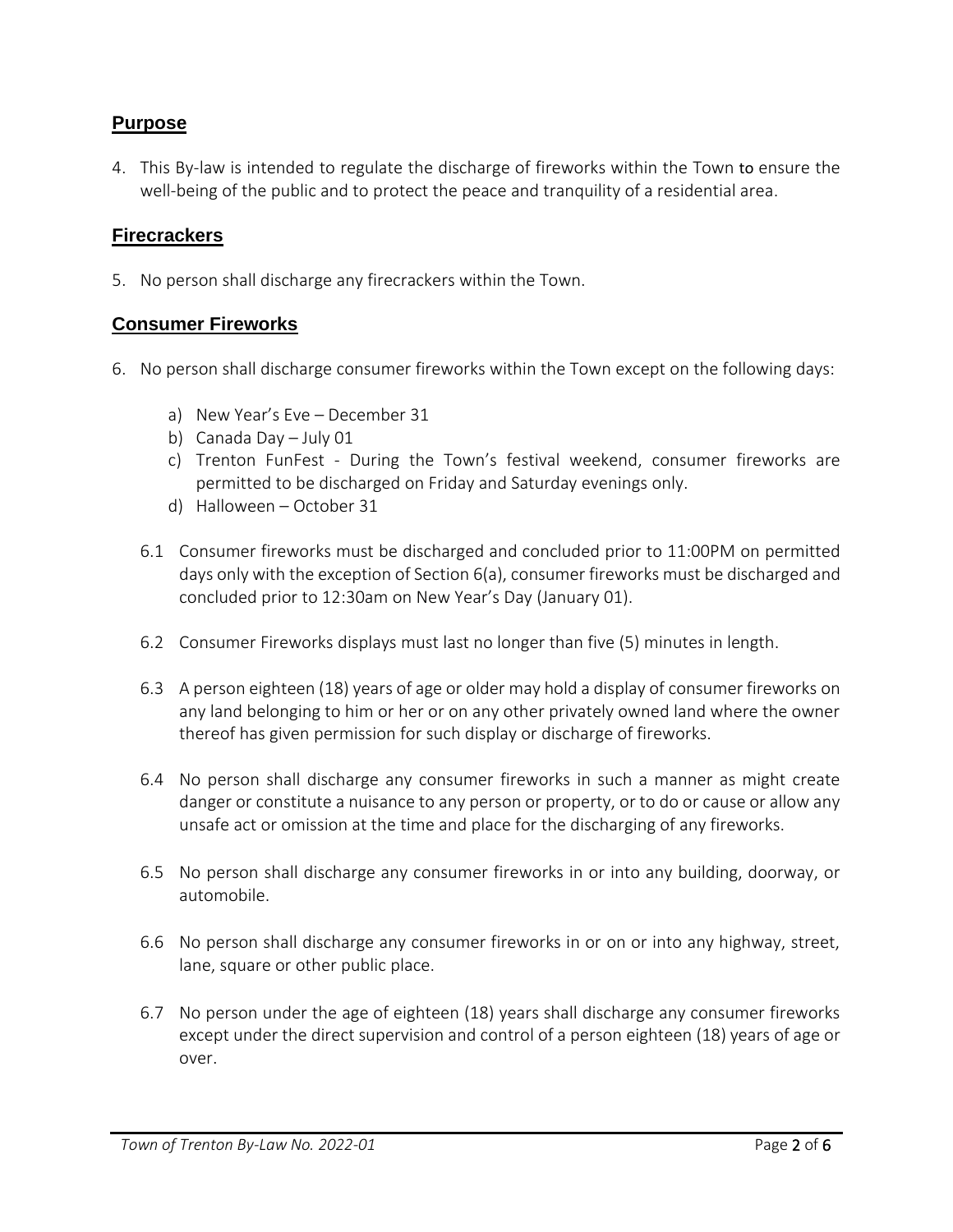6.8 No person being the parent or guardian of any person under the age of eighteen (18) years shall allow the person to discharge any consumer fireworks except when such parent or guardian or some other responsible person of eighteen (18) years of age or over is in direct supervision and control.

### **Display Fireworks**

- 7. No person shall hold a display of or discharge display fireworks at any time without submitting a permit application and receiving approval from the Fire Chief;
	- 7.1 Every application for a permit pursuant to Section 6 shall be made to the Fire Chief a minimum of thirty (30) days prior to the event where the proposed discharge of display fireworks is to occur.
	- 7.2 Every application for a permit shall include:
		- 7.2.1 A description of the event including,
			- a. the date and time of the proposed discharge of display fireworks;
			- b. the type and kind of display fireworks that may be discharged;
			- c. the discharge techniques to be used;
			- d. the manner and means of restraining unauthorized persons from attending too near the discharge site;
			- e. the manner in which unused display fireworks are to be disposed of; and
			- f. the number of persons authorized to handle and discharge the display fireworks;
		- 7.2.2 a site plan providing a description of the discharge site to be used for the discharging of the display fireworks;
		- 7.2.3 a description of the fire emergency procedures;
		- 7.2.4 the name and address of the applicant and the sponsoring organization, if applicable;
		- 7.2.5 proof of certification of the applicant as a Fireworks Supervisor;
		- 7.2.6 proof of the consent of the owner of the property to the discharge of display fireworks in writing;
		- 7.2.7 a processing fee of \$50.00; and
		- 7.2.8 proof of insurance and indemnification in accordance with Sections 7.7 and 13.
	- 7.3 The Fire Chief may impose other such conditions for approval as they consider necessary to ensure the safety of the public.
	- 7.4 Setting off display fireworks must be in accordance with recognized safety procedures including, but not limited to:
		- a) Keeping spectators at a safe distance;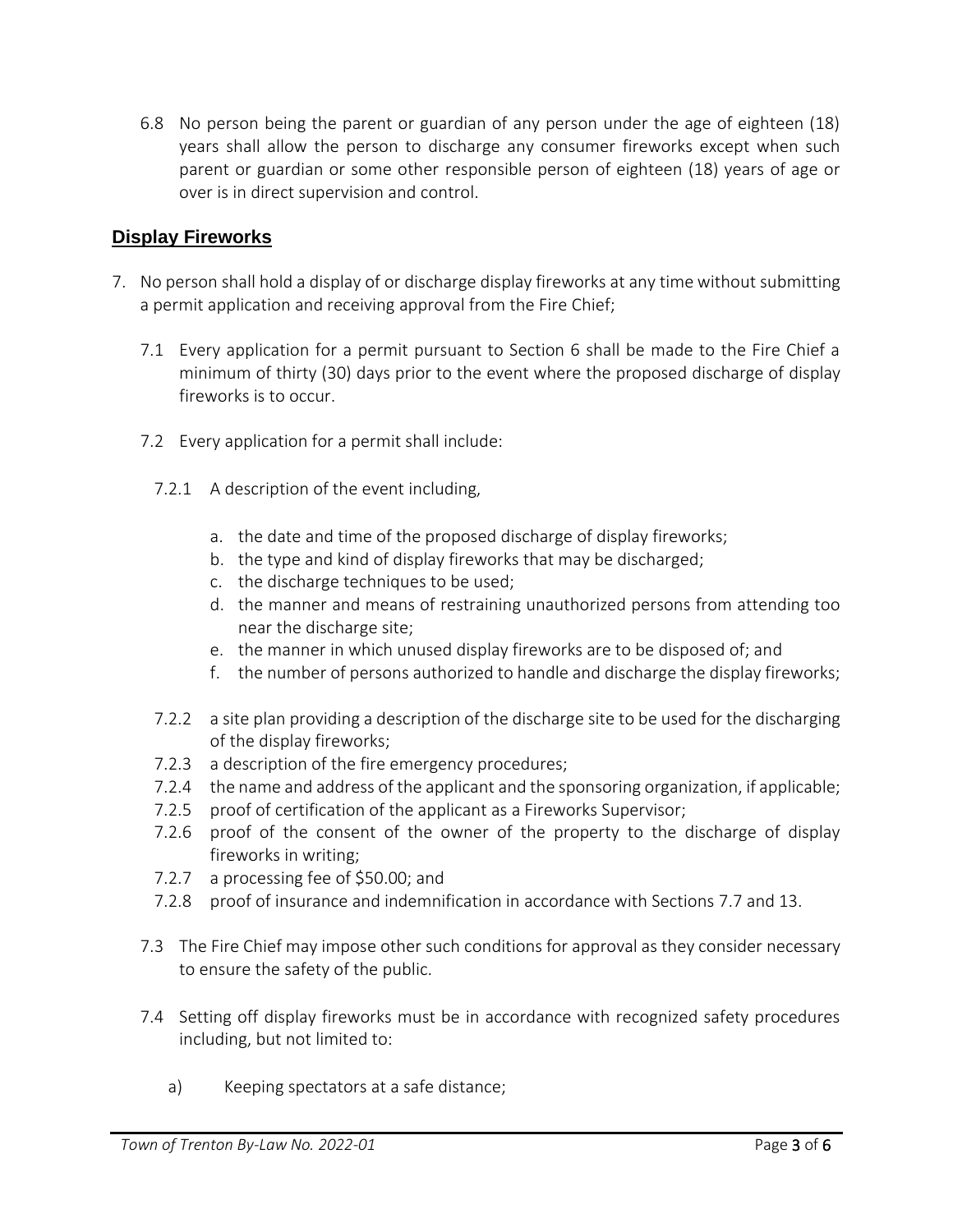- b) Protecting private and public property;
- c) Ensuring suitable fire extinguishing equipment is always available.
- 7.5 The person(s) responsible for the setting off any fireworks must ensure that all unused fireworks and debris be removed and safely disposed of immediately following the event.
- 7.6 Only persons who hold a valid Fireworks Supervisor Certificate or equivalent thereof as issued by Natural Resources Canada are eligible to be given approval to discharge Display Fireworks.
- 7.7 The applicant shall provide and maintain Commercial General Liability insurance subject to limits of not less than five million dollars (\$5,000,000.00) inclusive per occurrence for bodily injury, death and damage to property including loss of use thereof. Such insurance shall be in the name of the applicant and shall name the Town of Trenton as an additional insured thereunder. Such insurance shall include permission to conduct displays of pyrotechnic special effects fireworks or display fireworks. Such insurance policy shall contain an endorsement to provide the Town with (30) days prior written notice of cancellation or of a material change that would diminish coverage, and a Certificate of Insurance evidencing such insurance coverage shall be provided to the Town prior to the issuance of a permit.
- 7.8 No displays are permitted without the attendance of the Trenton Volunteer Fire Department (TVFD). The applicant must ensure the TVFD has been notified of the approval and is available to be on site during the display. Any fees or costs associated with the attendance of the TVFD are the responsibility of the applicant and must be paid prior to the display.

## **Provincial Burn Restrictions**

- 8. When a Provincial burn ban is in place, all consumer and display fireworks are banned, and any exemptions or permit approvals for this period are not valid.
	- 8.1 During the wildfire-risk season (March through October), Provincial Burn Restrictions are updated daily at 2:00PM. Burn restrictions can be monitored by visiting their website at: https://novascotia.ca/burnsafe or their toll-free phone number: 1-855-564-2876 (BURN).

## **Exemption**

9. Notwithstanding anything contained in this By-law, any person may make application to the Town to be granted an exemption from any of the provisions of this By-law with respect to the discharge of fireworks and the Town's Chief Administrative Officer may refuse to grant any exemption or may grant the exemption upon such terms and conditions as they consider relevant for the health, well-being, safety and protection of persons, the safety and protection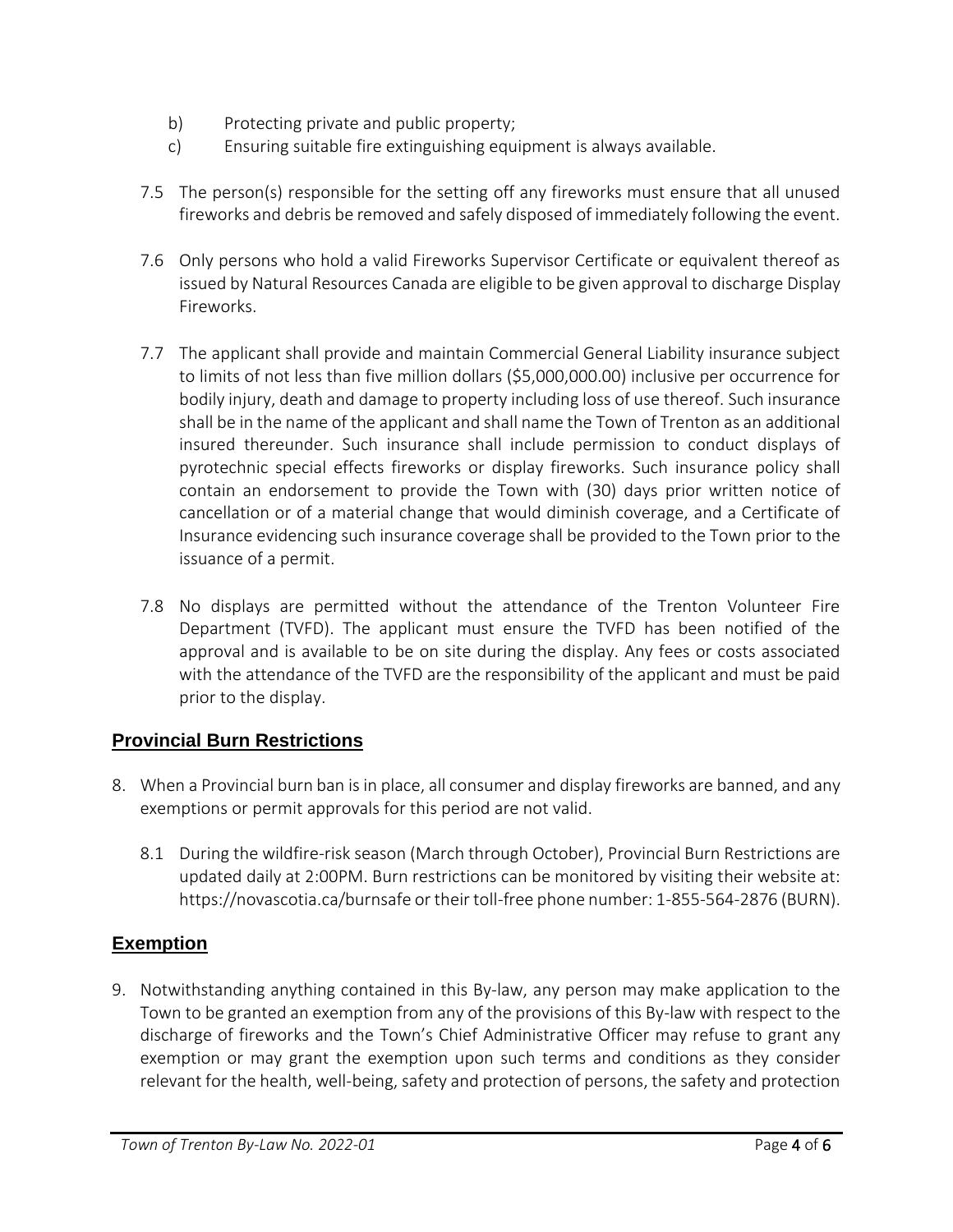of property, avoidance of nuisance, and the Town's obligations pursuant to the Nova Scotia Human Rights Act.

- 9.1 In deciding whether to grant the exemption, the CAO shall give the applicant and any person opposed to the application an opportunity to be heard and may consider such other matters as they deem appropriate.
- 9.2 A breach by the applicant of any of the terms or conditions of any exemption granted by the CAO shall render the exemption invalid.

# **Right of Entry**

- 10. An Officer may, at any time, enter onto any land or premises to determine whether this Bylaw is being complied with;
- 11. Every owner shall permit the Officer to inspect any land or premises for the purpose of determining compliance with this By-law.
- 12. No action in trespass or nuisance may be brought against a member of a Fire Department for the doing of any act or the carrying out of any operation necessarily incidental to the exercise of any duty or power pursuant to this By-law.

#### **Indemnification**

13. The applicant shall indemnify and save harmless the Town from all claims, demands, causes of action, loss, costs, or damages that the Town may suffer, incur or be liable for resulting from the performance of the applicant as set out in the by-law, whether with or without negligence on the part of the applicant, or the applicant's employees, directors, contractors, and agents.

#### **Offences and Penalties**

14. Notwithstanding any other By-law of the Town, any person who contravenes any provision of this By-law is punishable on summary conviction by a fine of not less than \$100.00 and not more than \$5,000, and in default of payment to imprisonment of not more than thirty (30) days for each offence.

## **Repeal**

15. The sections of By-law No.18 Public Safety related to the use of fireworks in the Town of Trenton (s.7-8) are hereby repealed upon the effective date of this By-law.